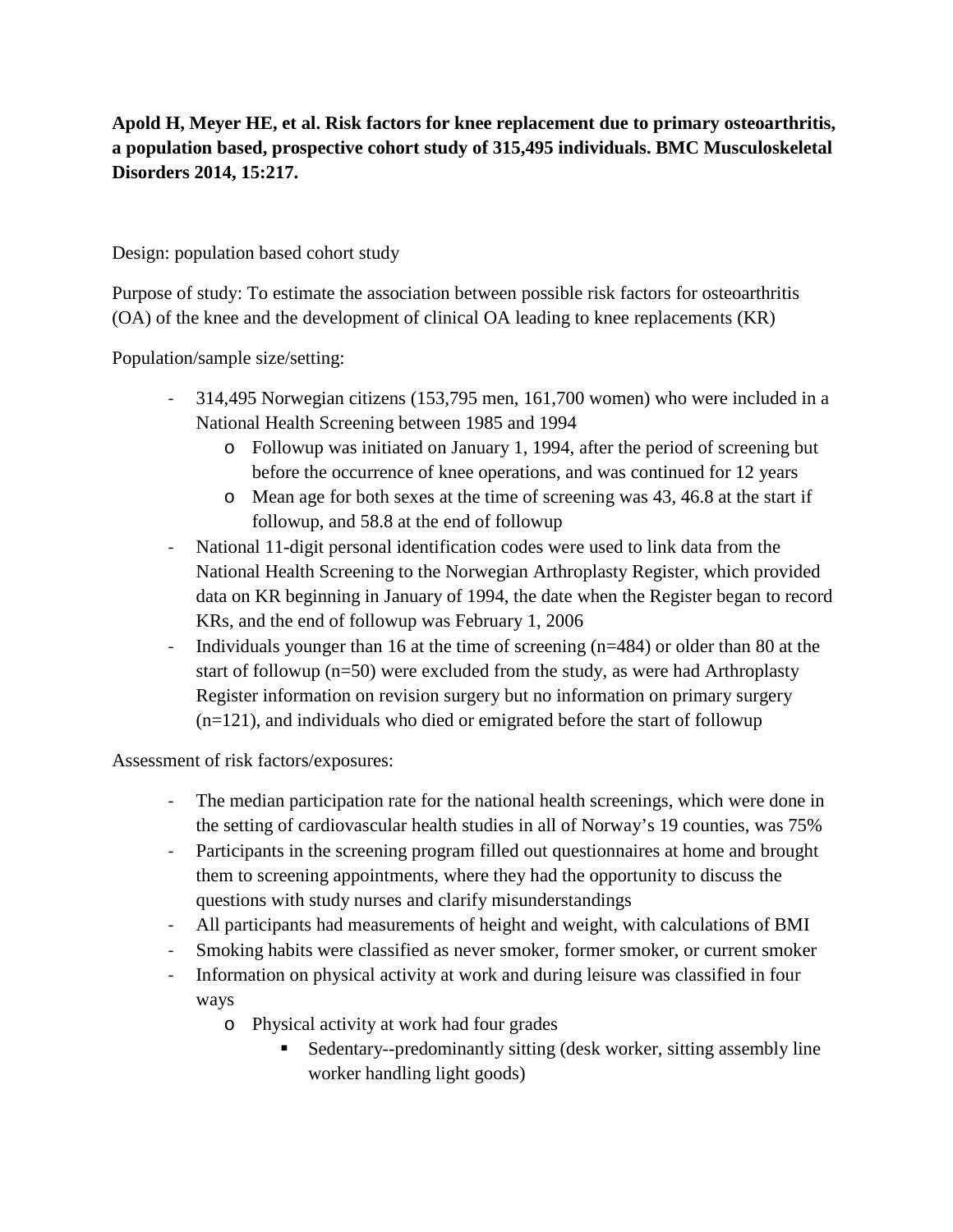- Moderate—sitting or standing with some walking (cashier, general office worker, light tool or machinery worker, foreman)
- Intermediate—walking, some handling of material (mail delivery, restaurant server, construction worker, heavy tool and machinery worker)
- Intensive—heavy manual labor (forestry, dock worker, farm worker, ditch digger)
- o Leisure activity also had four grades
	- Sedentary-- Reading, watching television or other sedentary activities
	- **Moderate-- Walking, bicycling or moving around in other ways at** least 4 hours per week (including walking or cycling to work, Sunday walks etc.)
	- **Intermediate-- Participation in recreational athletics, heavy garden** work etc. for at least 4 hours/week
	- Intensive—Participation in hard training or athletic competition regularly and several times/week

Outcome analysis :

- Cox proportional hazard regression was used for assessing the magnitude of the risk factors
	- o This method essentially compares different levels of a risk factor with respect to "time to event" measurements; if a factor is present and the time to an event such as a KR is 2 years on average, and if time to the same kind of event in the absence of the factor is 4 years on average, then the factor on average cuts the time to the event by a factor of 2 and the hazard ratio is reported as 2.0, and this represents the relative risk of experiencing the event
	- o The regression method means that for every factor in the Cox model, adjustments are made for all the other factors in the model, such that if smokers weigh less than nonsmokers and participate in fewer physical leisure activities, the effect of smoking can take those differences into account
- Each sex was analyzed separately, and the exposures were divided into quartiles, where the lowest quartile was the reference level for the three other quartiles
	- o That is, the lowest quartile of BMI was used as the comparison category, so the risk of having a KR in the heaviest 25% of the population could be compared with the risk in the leanest 25%; the part of the population between the  $50<sup>th</sup>$  and  $75<sup>th</sup>$  percentile of BMI could be compared with the leanest  $25%$ , and similarly the part of the population between the  $25<sup>th</sup>$  and  $50<sup>th</sup>$  percentile could be compared with the leanest 25%, but the absolute level of BMI was not part of the definition of the quartiles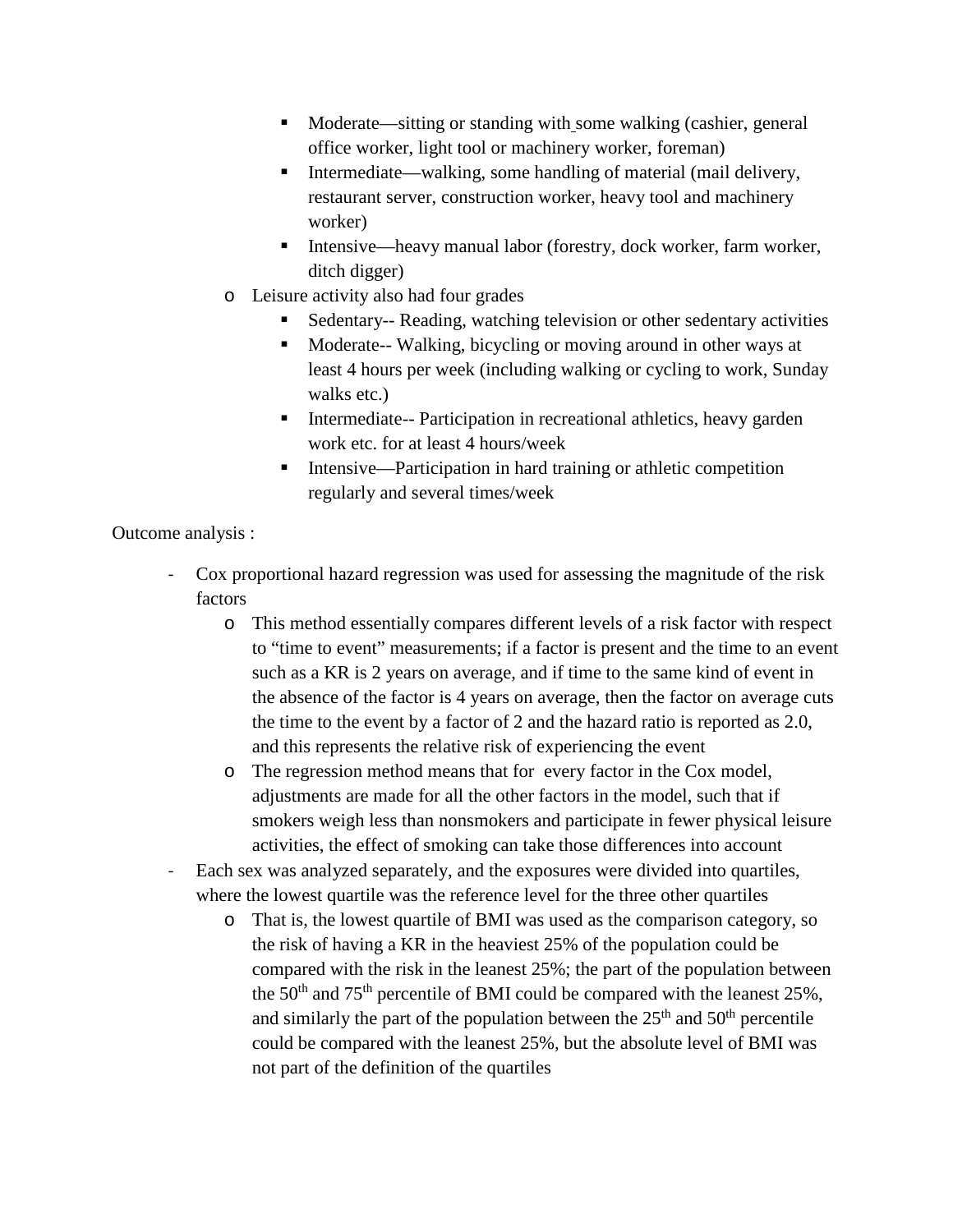- The cohort was also divided into three levels of absolute BMI, based on WHO definitions of normal weight (BMI less than 25), overweight (BMI between 25 and 30) and obese (BMI greater than 30)

## Results:

- During 12 years of followup, 1323 individuals had KR in the Arthroplasty Register; there were 225 unicondylar and 1098 total knee replacements
	- o 367 of these were censored (removed from the analysis) because they had KR for an indication other than OA, such as rheumatoid arthritis or because of meniscal injury caused by trauma
- 19,690 individuals from the initial 315,495 participants died or emigrated during followup and were also removed from the analysis
- Among men, about 38% had sedentary work, 28.5% had moderate work, 21% had intermediate work, and 12.5% had intensive work
	- o Among women, the approximate corresponding percentages were 28.5%, 52%, 17%, and 2%
- The risk of KR increased with higher age at screening; for each 5 years of age, the relative risk was 1.5
- Women had a relative risk of 2.7 compared to men for having KR
- Men in the highest BMI quartile had 6.16 times the risk of the leanest quartile when all other factors were accounted for
	- o For women, the same relative risk of KR was 11.06
- For men, moderate physical activity at work had a relative risk of 1.51 compared to sedentary work; intermediate activity had a RR of 1.64, and intensive activity had a RR of 2.41, constituting a dose-response relationship
	- o For women, the corresponding RR for work activity compared to sedentary work were 1.18, 1.30, and 2.29
- For leisure physical activity, there was no relationship with the risk of KR, and no dose-response trend as was the case for work activity
- Men who smoked had a RR of 0.82 and women smokers had a RR of 0.66, indicating that smokers were less likely to have KR than nonsmokers
	- o This is likely due to the fact that smokers have other medical problems and are poorer surgical risks than nonsmokers, accounting for their lower rates of surgery
- The statistical tests showed no interaction between BMI and work activity; the effect of work activity was the same in lean and in heavier participants in the study

Authors' conclusions:

- Both BMI and physical activity at work have been previously linked to symptomatic knee OA, and these risk factors were confirmed in this population-based study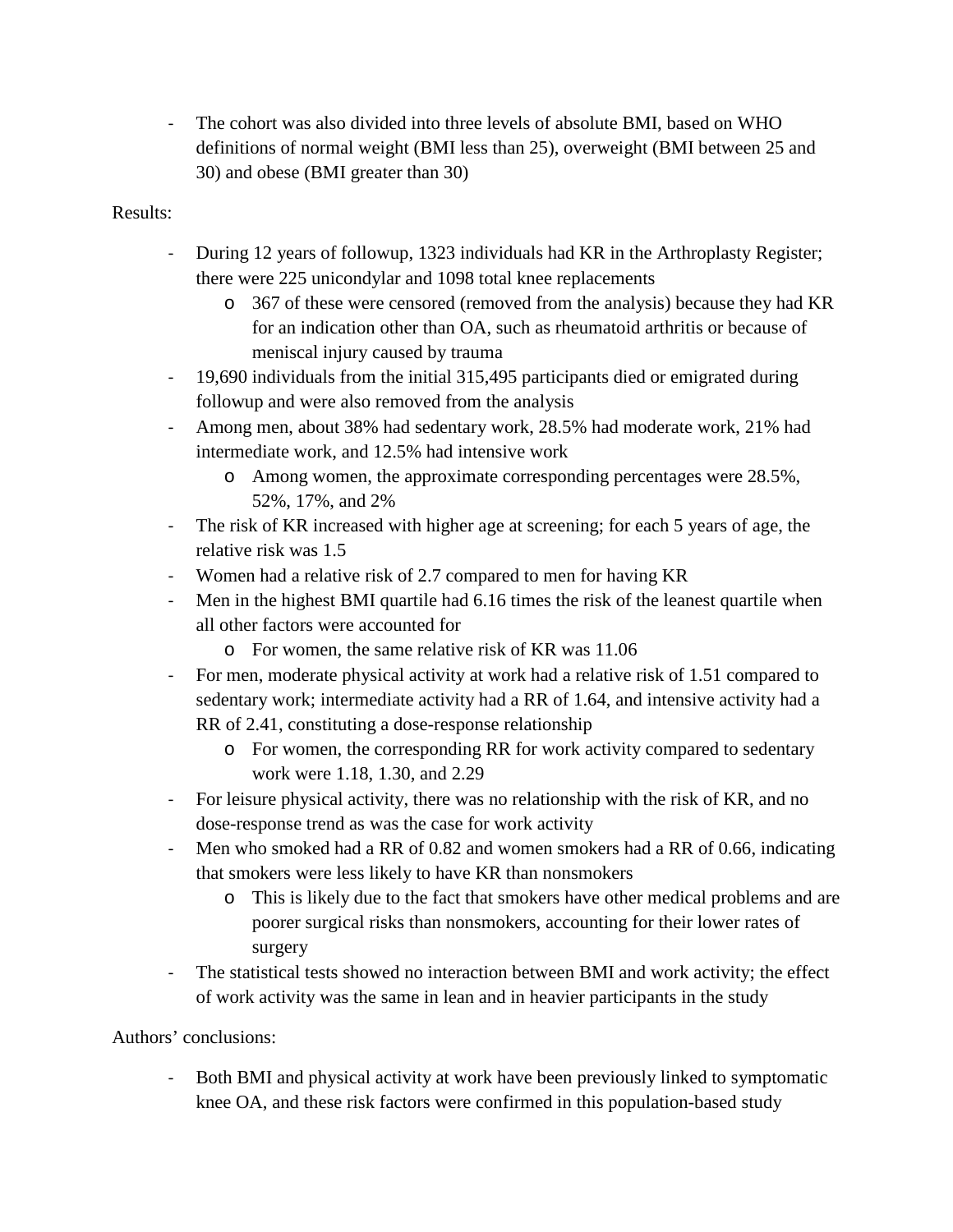- Joint replacement surgery was used as the marker of symptomatic OA; because severe obesity is a general contraindication to any kind of surgery, this definition of knee OA would underestimate the true effect of obesity on the development of disease in the knee joint
- The study involved a large unselected Norwegian cohort, making the results generalizable
- The funding of health care makes the operation free of charge to patients, and public sick leave is available for those not able to return to work; this makes socioeconomic factors an unlikely cause of confusion regarding the results of the study
- A small percentage (2.6% of men and 0.5% of women) had intensive leisure physical activity; the small numbers may account for the lack of finding an effect on KR
- The combination of high BMI and heavy physical labor leads to a 12-fold risk of KR in men and a 16 fold increase in women

## Comments:

- The advantages of a large population registry, a centralized database for health care, and high participation in a health screening program are clearly illustrated in this study
- The screening was done prior to the period in which the first knee operation was done, meaning that the data on risk factors was collected before the period in which the events of interest, knee replacement operations, were entered in the Arthroplasty Register, removing one of the major threats to internal validity of observational studies
- The dose-response relationship between physical labor and KR also supports a causal relationship between the two
- The fact that a large number of events took place means that the statistical models are likely to have stable coefficients for each of the risk factors (sex, age, BMI, physical labor) which were entered for analysis
- As the authors note for both smoking and BMI, these factors can influence the treatment decisions made by the surgeons; this is known as "confounding by indication" and means that obese patients would have been likelier to have had a KR if obesity had not been a factor and that smokers also would have been likelier to have had an operation if they had been nonsmokers; smoking does not prevent OA of the knee, but does decrease the likelihood that an operation will be done when OA is present

Assessment: High quality large cohort study supporting good evidence that obesity in men increases the risk of symptomatic knee OA at least sixfold, and that it increases the risk in women at least elevenfold. There is good evidence that intensive physical work more than